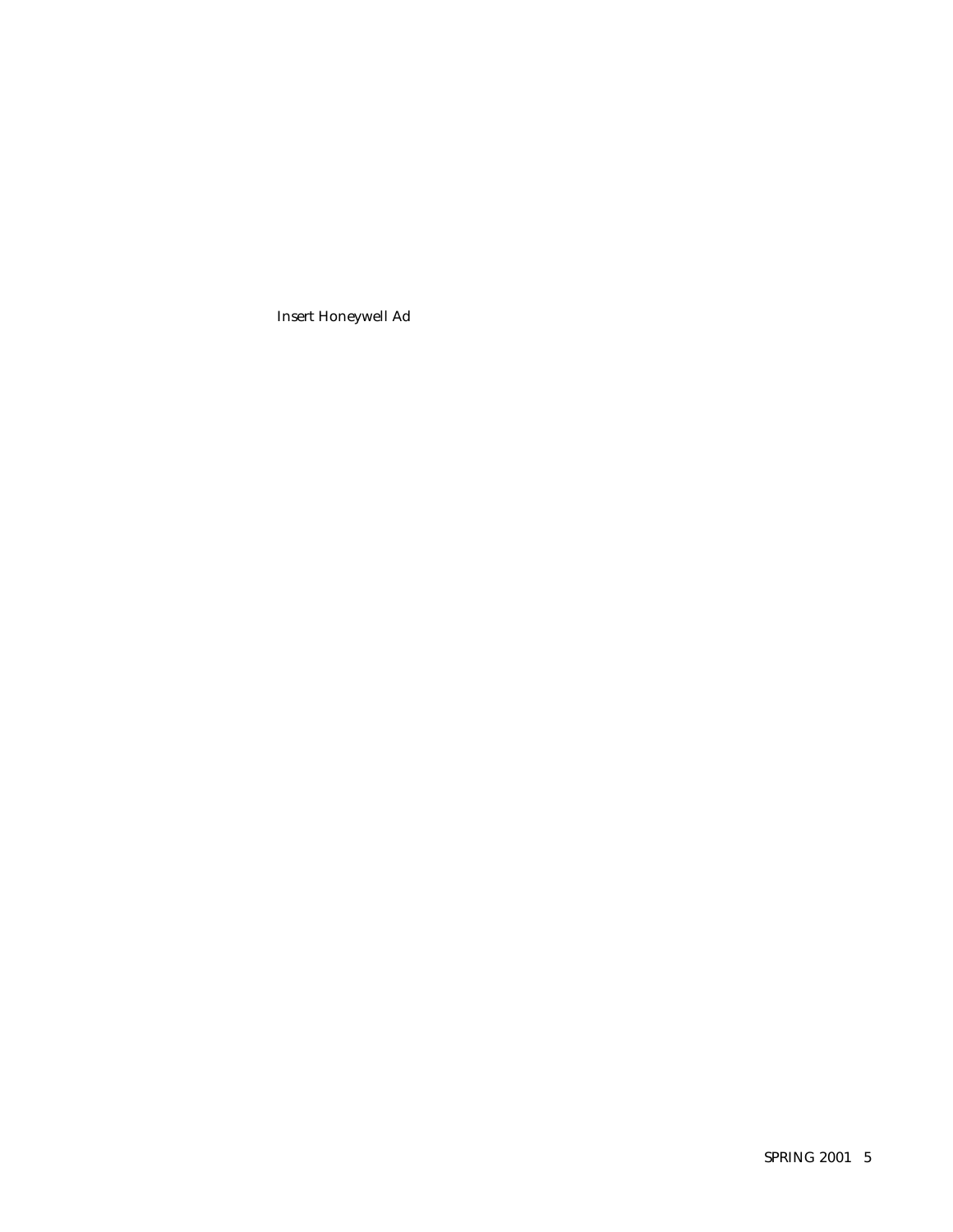# Safe and Sound

Artificial Intelligence in Hazardous Applications



# John Fox and Subrata Das

Computer science and artificial intelligence are increasingly used in the hazardous and uncertain realms of medical decision making, where small faults or errors can spell human catastrophe. This book describes, from both practical and theoretical perspectives, an AI technology for supporting sound clinical decision making and safe patient management. The technology combines techniques from conventional software engineering with a systematic method for building intelligent agents. The book also covers a number of general AI problems, including knowledge representation and expertise modeling, reasoning and decision making under uncertainty, planning and scheduling, and the design and implementation of intelligent agents. The book includes a wideranging discussion of intelligent and autonomous agents, with particular reference to safety and hazard management, as well as a detailed discussion of the knowledge representation and other aspects of the agent model developed in the book, along with a rigorous formal treatment of the model.

#### **Published by The AAAI Press / Copublished by The MIT Press**

Five Cambridge Center, Cambridge, Massachusetts 02142 USA http://mitpress.edu/ • 617-625-8569 • 800-356-0343 ISBN 0-262-06211-9 326 pp., illus., bibliography, index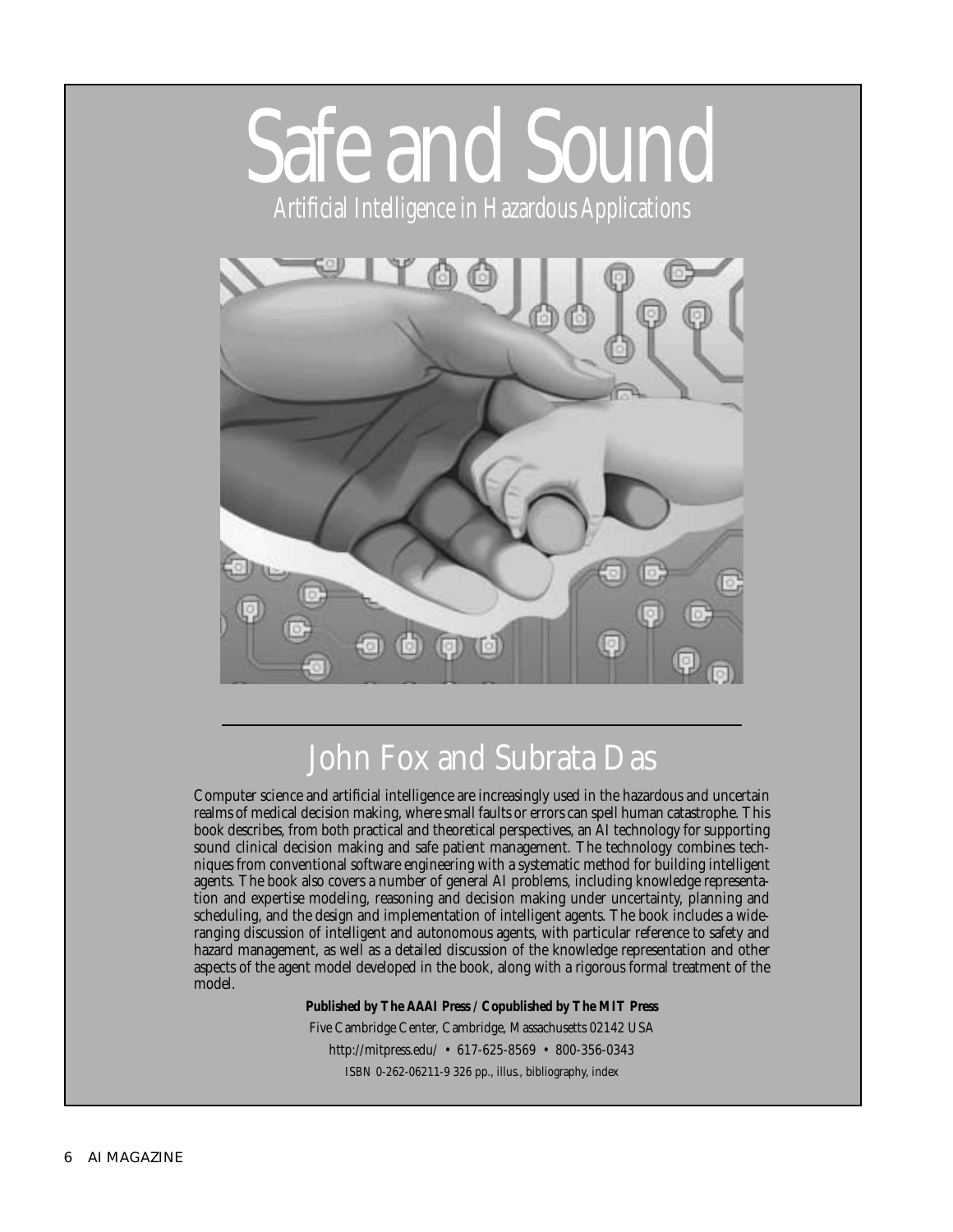# **AAAI News**

#### *Spring News from the American Association for Artificial Intelligence*

#### *AI Journal* Online Access

AAAI is delighted to announce the launch of a fantastic new benefit for its regular members. In cooperation with Elsevier Science Publishers, AAAI is offering its regular members an opportunity to enjoy unlimited access to the online version of the *AI Journal.* AAAI regular members can view and browse tables of contents, view articles published in recent issues of *AI Journal*, and use the current features available through Elsevier's electronic journal service. They can also view, print, and/or download excerpts of reasonable quantity, provided that the use of such excerpts is personal and does not amount to or result in commercial distribution. Participation in this experimental program is included in your normal AAAI membership dues. AAAI and Elsevier will be working together during the coming months to assess its value and success. If all goes well, we hope to continue this cooperation next year and beyond.

If you are a current regular member and have not received your Reader Key and Instructions for accessing the online *AI Journal,* please contact membership@aaai.org for more information.

#### IJCAI-01

Registration information for the Seventeenth International Joint Conference on Artificial Intelligence (IJCAI-01) will be available in March by writing to ijcai@aaai.org or at www.ijcai-01.org. Copies of the IJCAI-01 registration brochure are being mailed to all AAAI members. Please note that the deadline for early registrations is June 1, 2001.

The conference will be held August 4–10, 2001, at the Washington State Convention and Trade Center and the Sheraton Seattle Hotel and Towers in Seattle, Washington. IJCAI-01 will feature 20 tutorials, 29 workshops, the Innovative Applications of Artificial Intelligence, the Mobile Robot Competition and Exhibition, RoboCup 2001, the AAAI/SIGART Doctoral Consortium, and the National Botball Finals. IJCAI-01 is cosponsored by AAAI.

Invited talks include "Multimodal Interaction: Principles, Practice, Impact, and Challenges" by Philip R. Cohen, Center for Human-Computer Communication, Oregon Graduate Institute; "Plausibility Measures: A General Approach for Representing Uncertainty" by Joseph Y. Halpern, Cornell University; "The Challenges and Advances in Teams of Autonomous Agents in Adversarial Environments" by Manuela Veloso, Carnegie Mellon University; and "Robust Translation of Spontaneous Speech: A Multiengine Approach" by Wolfgang Wahlster, German Research Center for Artificial Intelligence (DFKI), Germany. There will also be a Distinguished Paper Track, highlighting recent papers from international conferences in various subfields of AI.

Several other special events will take place in addition to the technical program, icluding a keynote address entitled "AI in the Computing Experience: Challenges and Opportunities" by Bill Gates, Microsoft Corporation; a talk by David G. Stork, Ricoh California Research Center and Stanford University entitled "The HAL 9000 Computer and the Vision of *2001: A Space Odyssey"*; and two special evening events. The Opening Reception will be held at the Museum of Flight, and the conference banquet will be held at Tillicum Village, located on Blake Island in Puget Sound. Please watch the IJCAI-01 web site (ijcai-01.org) for updated information about these and other special events.

Built on seven hills, with unmatched mountain and water views, the wealth of natural beauty in and around Seattle astonishes first-time visitors. Bounded on the west by Puget Sound, an inland arm of the Pacific Ocean, and on the east by Lake Washington, the city occupies a north-south corridor, slender at the waist, with hundreds of miles of salt and freshwater shoreline literally touching the city's boundaries. The Cascade mountain range is east of the city, and the Olympic Mountains are to the west. Thousands of square miles of evergreen forest extend out from the city, and on a clear day, the views of mountains and water are spectacular.

The Washington State Convention and Trade Center is located in the heart of the city, within walking distance of many of Seattle's best-known attractions, which include the Space Needle, Pike Place Market, Pioneer Square, Woodland Park Zoo, Waterfront, Ballard Locks, and the new Experience Music Project. The monorail speeds quickly between downtown and the Seattle Center (site of both the Space Needle and the Experience Music Project). For more information about what is happening in Seattle, please visit www.seattleinsider.com/ partners/seeseattle/.

#### Collocated Events in Seattle

IJCAI will welcome three collocated events in Seattle:

- The Thirteenth Conference on Innovative Applications of Artificial Intelligence (IAAI-01)—August 7–9, 2001 www.aaai.org/Conferences/IAAI/ 2001/iaai01.html
- The Conference on Uncertainty in Artificial Intelligence (UAI 2001)—August 2–5, 2001
- robotics.Stanford.edu/~uai01/ ■ RoboCup-2001
- www.cs.cmu.edu/~robocup2001

#### IJCAII/AAAI Scholarship Programs

AAAI and IJCAII are pleased to announce the continuation of their Scholarship and Volunteer Programs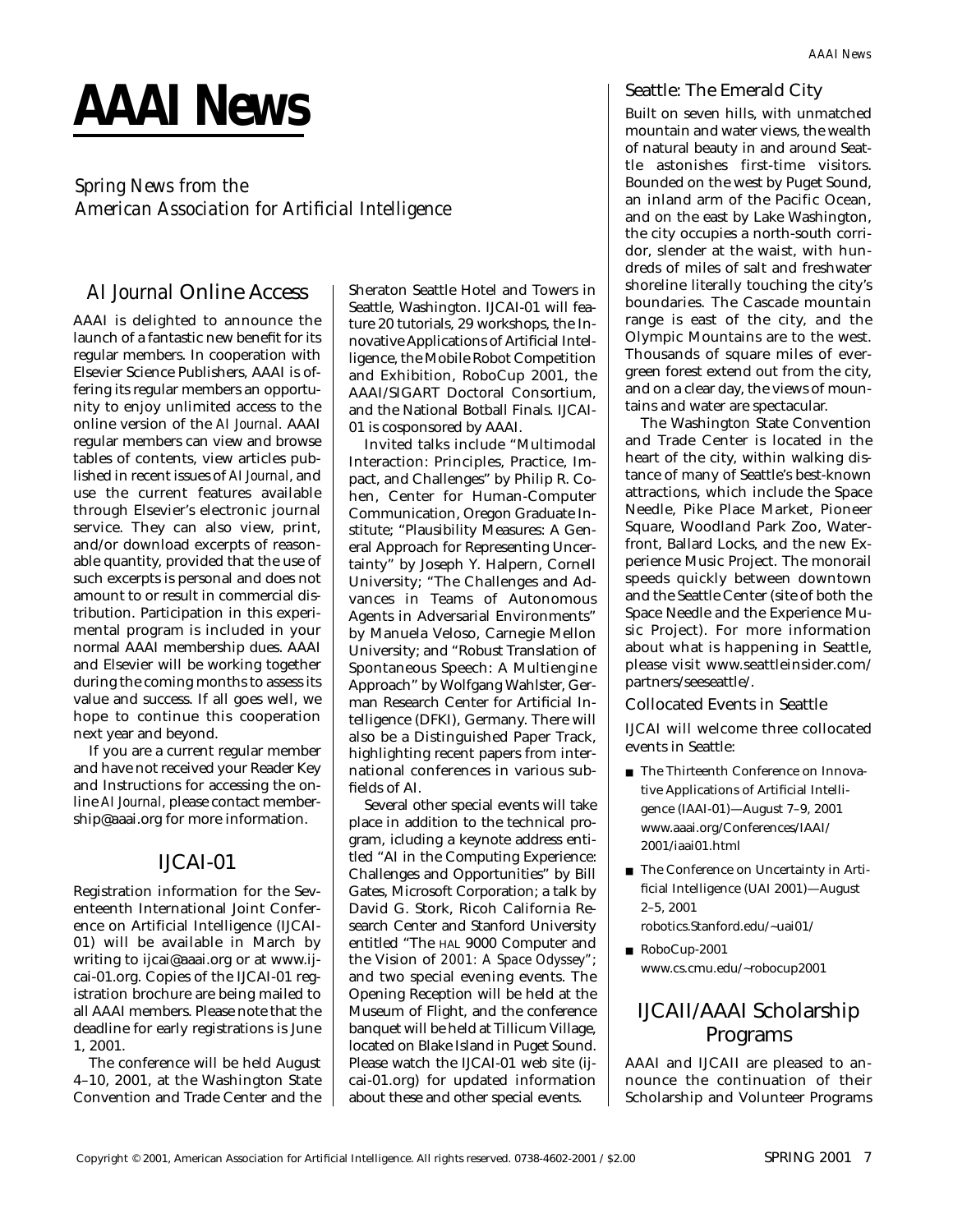#### *AAAI News*

for students interested in attending the International Joint Conference on Artificial Intelligence in Seattle, Washington, USA, August 4–10, 2001. The U.S. Scholarship Program provides partial travel support and a complimentary technical program registration for students who are full-time undergraduate or graduate students at U.S. colleges and universities; are members of AAAI; submit papers to the technical program or letters of recommendation from their faculty adviser; and submit scholarship applications to AAAI by April 15, 2001. In addition, repeat scholarship applicants must have fulfilled the volunteer and reporting requirements for previous awards.

In the event that scholarship applications exceed available funds, preference will be given to students who have an accepted technical paper and then to students who are actively participating in the conference in some way. However, all eligible students are encouraged to apply.

After the conference, an expense report will be required to account for the funds awarded. For further information about the U.S. Scholarship Program, or to obtain an application, please contact AAAI at scholarships@ aaai.org, or 445 Burgess Drive, Menlo Park, CA 94025, USA; 650-328-3123 phone; 650-321-4457 fax.

Separate travel award programs are available for international students through IJCAII and other national societies. In addition, IJCAII will continue its travel support program for junior scientists from developing countries who have problems with currency conversion. For information regarding any of these international programs, please write to Priscilla Rasmussen at rasmussen@cs.rutgers.edu, or IJCAII, 75 Paterson Street, Suite 9, New Brunswick, NJ 08901, USA, +1- 732-342-9100 phone, +1-732-342- 9339 fax.

International students and junior scientists should first contact their local societies to see if support is available. If no other support is available, they can apply to IJCAII for support by submitting three copies of a letter of application that includes (1) applicant name/address/e-mail, (2) status of ap-

plicant (undergraduate, graduate student, junior faculty, and so on), (3) type of planned participation at IJCAI-01 (technical or workshop paper presentation, and so on), (4) an estimate of attendance costs, (5) whether other societies have been approached for support and result; any other sources of possible support, and (6) a letter of support from the adviser (student applicants only). A postconference report and receipts will be required to obtain the award after the close of the conference. The deadline for submission of applications is April 15, 2001, to Priscilla Rasmussen at the previous address. Should applications exceed available funding, priority will be given to (1) students presenting technical session papers, (2) junior scientists from developing countries presenting technical papers, (3) students presenting workshop papers, and (4) junior scientists from developing countries participating in the conference in other ways.

All student scholarship recipients will be required to participate in the Student Volunteer Program to support IJCAI organizers in Seattle. The Volunteer Program is an essential part of the conference, and student participation is a valuable contribution.

Students not requiring travel assistance should only apply for the Volunteer Program, which provides complimentary registration to full-time students, including conference proceedings, in exchange for assisting IJ-CAI-01 organizers in Seattle. This program does not provide any scholarship funds and is designed for local students or students who have other sources for travel funds. For further information regarding the Student Volunteer Program, please contact AAAI at volunteer@aaai.org. The deadline for volunteer applications is May 31, 2001.

#### AAAI Executive Council Elections

Please watch your mail for your AAAI ballot, which will be mailed to all regular AAAI members in late April. The membership will vote for four new councilors, who will each serve threeyear terms. Ballots will be due back at the AAAI office no later than June 22. The Annual Business meeting for AAAI will be held this summer during IJCAI-01 in Seattle, Washington. The exact day and time will be announced on the ballot, in the summer issue of the magazine, and in the conference program.

#### 2000 Fall Symposium Series

The 2000 AAAI Fall Symposium Series will be held Friday through Sunday, November 3–5, 2000 at the Sea Crest Resort and Conference Center in North Falmouth, Massachusetts. The titles of the five symposia in the 2000 Fall Symposia Series are

- Anchoring Symbols to Sensor Data in Single and Multiple Robot Systems *Cochairs:* Silvia Coradeschi (Silvia.Coradeschi@aass.oru.se) and Alessandro Saffiotti www.aass.oru.se/Living/FSS01/
- Emotional and Intelligent II: The Tangled Knot of Social Cognition *Chair:* Lola D. Canamero (lola@lri.fr) www.lri.fr/~lola/ei-fs01.html
- Intent Inference for Collaborative Tasks *Chair:* Benjamin Bell (benjamin.l.bell@lmco.com)
- Negotiation Methods for Autonomous Cooperative Systems *Chair:* Costas Tsatsoulis (tsatsoul@ittc.ukans.edu)
- Using Uncertainty within Computation *Cochairs:* Carla Gomes (gomes@cs.cornell. edu) and Toby Walsh (tw@cs.york.ac.uk) www.cs.york.ac.uk/~tw/fall

The deadline for submissions is March 30, 2001. The Call for Participation has been sent to all AAAI members and is posted on the AAAI web site at www.aaai.org/Symposia/Fall/ 2001/fss-01.html.

#### 2002 Spring Symposium Series

AAAI is currently accepting proposals for the 2002 Spring Symposium Series, to be held at Stanford University, California, March 25–27, 2001.

Approximately eight symposia on a broad range of topics within and around AI will be selected for the 2002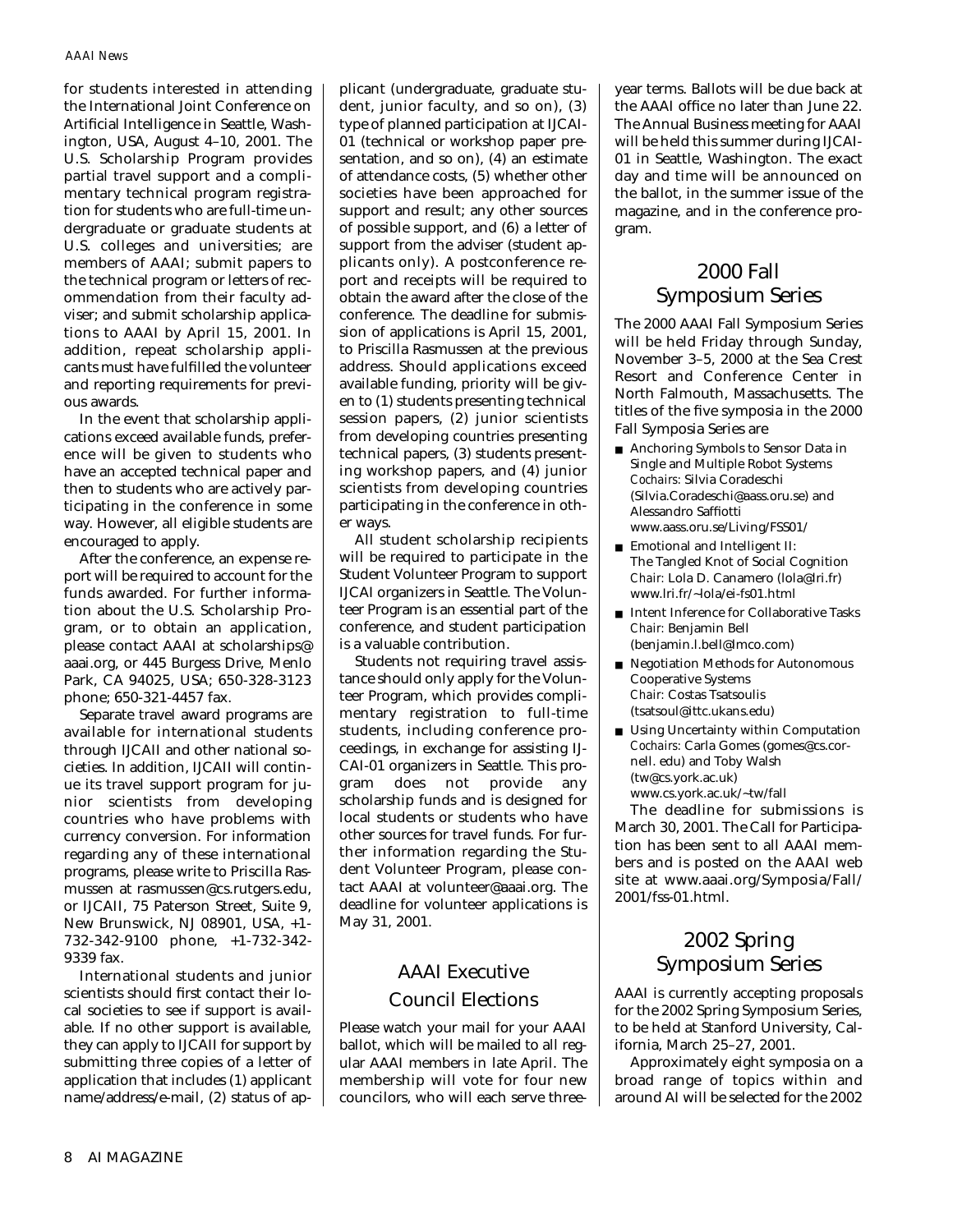

## Edited by Hillol Kargupta and Philip Chan

nowledge discovery and data mining (KDD) deals with the problem of extracting interesting associations, classifiers, clusters, and other patterns from data. The emergence of network-based distributed computing environments has introduced an important new dimension to this problem—distributed sources of data. Distributed knowledge discovery (DKD) works with the merger of communication and computation by analyzing data in a distributed fashion. This technology is particularly useful for large heterogeneous distributed environments such as the Internet, intranets, mobile computing environments, and sensor-networks. When the datasets are large, scaling up the speed of the KDD process is crucial. Parallel knowledge discovery (PKD) techniques addresses this problem by using high performance multi-processor machines. This book presents introductions to DKD and PKD, extensive reviews of the field, and state-of-the-art techniques.

### **PUBLISHED BY THE AAAI PRESS / COPUBLISHED BY THE MIT PRESS Five Cambridge Center, Cambridge, Massachusetts 02142 USA http://mitpress.edu/ • 617-625-8569 • 800-356-0343**

**ISBN 0-262-61155-4, 472 pp., illus., bibliography, index**